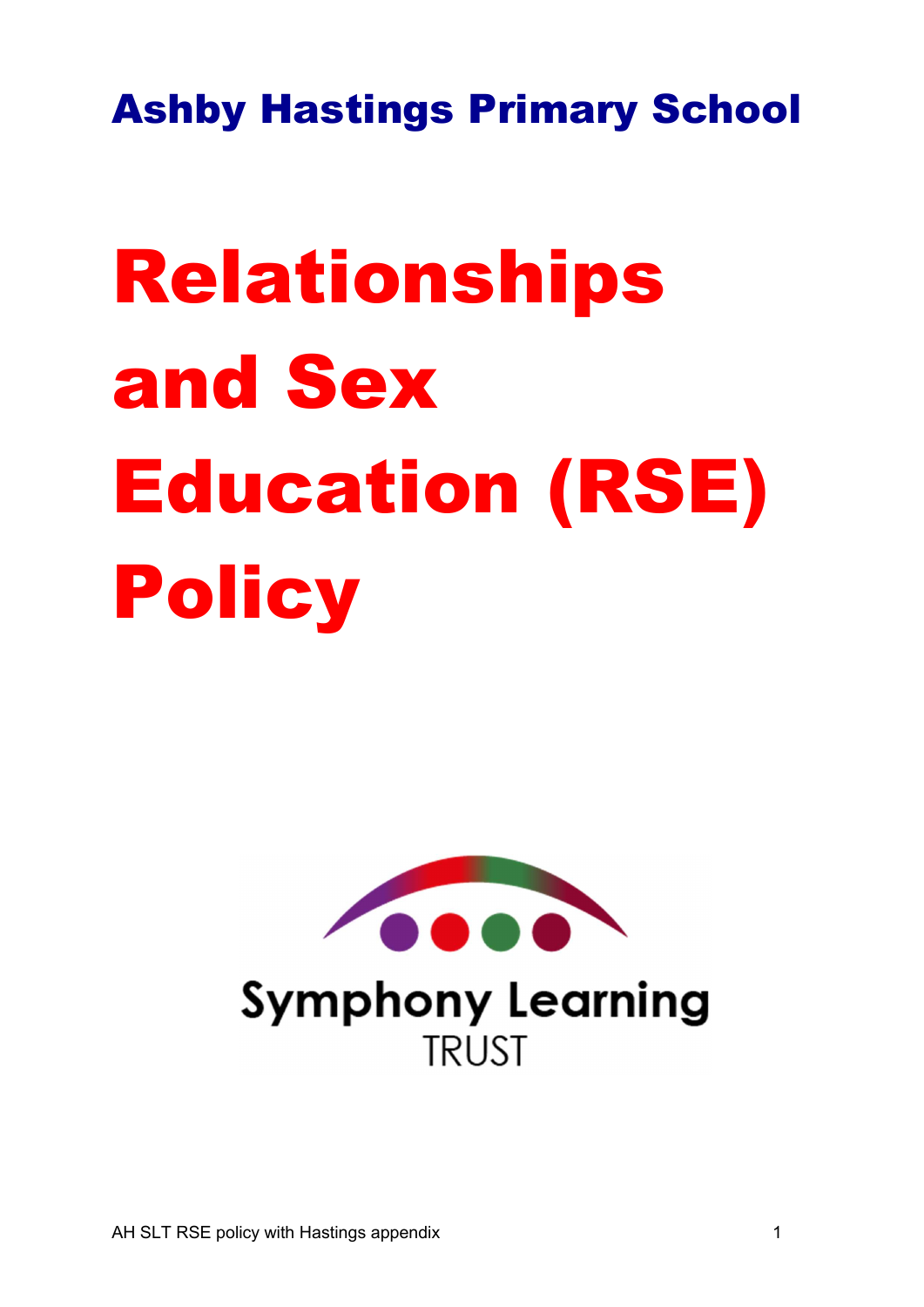## Relationships and Sex Education (RSE) Policy

#### **Contents**

#### Section 1

#### The Context of our RSE Policy

- a) Our Shared Beliefs about RSE
- b) Entitlements
- c) The Wider Agenda

#### Section 2

#### Our RSE Policy

- a) Introduction
- b) Our Aims for RSE
- c) Delivering Our RSE Curriculum
- d) Responsibilities for Curriculum Delivery and Policy Implementation
- e) Teaching Methodologies
- f) Inclusion
- g) Resources
- h) Use of Visitors to Support RSE
- i) Confidentiality
	- 1) Safeguarding and Child Protection
	- 2) Sexually Active Pupils
- j) Staff Training
- k) Role of Governors
- l) Pupil Participation
- m) Working with Parents/Carers and our School Community
- n) Monitoring, Evaluating and Reviewing Our RSE Policy

#### Appendices

#### Appendix A

The Curriculum (for Relationships/Health specifics, Sex Education specifics and Science specifics) and vocabulary taught

#### Appendix B

1 Statutory Guidance on Relationships and Health Education for Primary Schools (taken from DfE 2019)

2 Guidance on Sex Education for Primary Schools (taken from DfE 2019)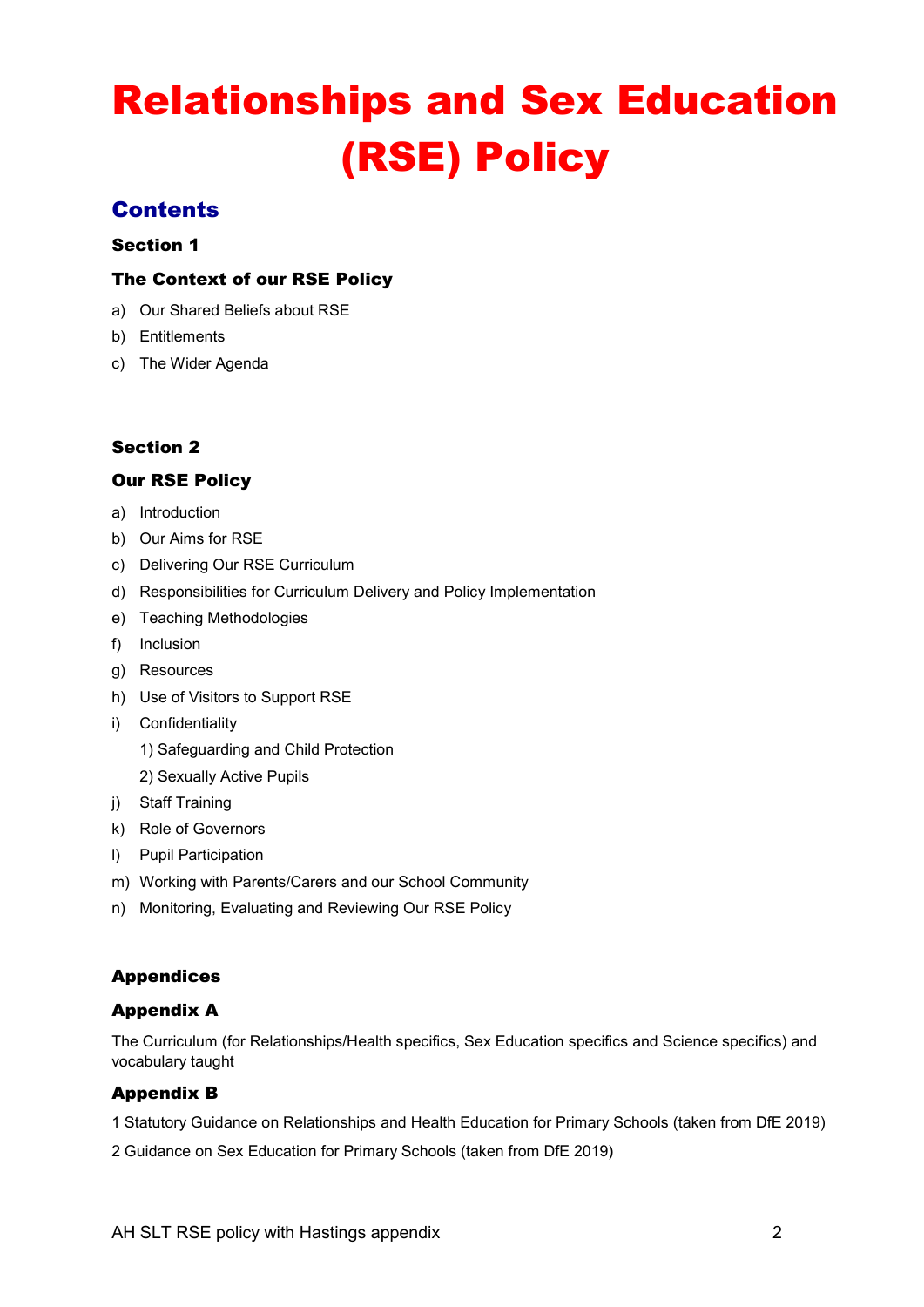## Section 1

## The Context of our Relationships and Sex Education **Policy**

#### a) Our Shared Beliefs about RSE

We believe RSE is learning about emotional, social and physical aspects of growing up and about ourselves and our relationships. It enables young people to develop essential life skills for building and maintaining positive, enjoyable, respectful and non-exploitative relationships and staying safe, both on and off line. It should equip young people with information about the body, reproduction, sex, sexuality and sexual health. It will help young people to develop skills to keep themselves and others safer, both physically and emotionally. RSE will enable young people to explore their own attitudes and those of others respectfully.

#### b) Entitlements

We, together with our community partners, are committed to working towards the implementation and development of the following entitlements.

Children are entitled to:

- Accurate, up-to-date, useful and appropriate information delivered in a way that meets their individual needs
- A well-planned, well-delivered RSE programme, which is flexible to cater for their changing needs over time
- Know where and how to access information, support and local services
- Be informed about issues of confidentiality and how it affects them
- Have their views and ideas received in a respectful and non-judgemental manner
- Be involved in developing and evaluating the content of their RSE programme.

Adults working with children are entitled to:

- Access to high quality, up-to-date, accurate information, resources and training
- Mutual understanding of roles and responsibilities in relation to the planning and delivery of RSE
- Contribute their views and ideas in support of the development of RSE for children
- Professional guidance and support
- Opportunities to share good practice
- Be informed about issues of confidentiality and procedures to be followed.

#### Parents, carers and other adults in the community are entitled to:

- Accessible, accurate, up-to-date, information delivered in a way which meets their needs
- A safe and supportive environment for their children
- Information on how and when RSE is taught
- Understand their rights and responsibilities in relation to RSE policy and curriculum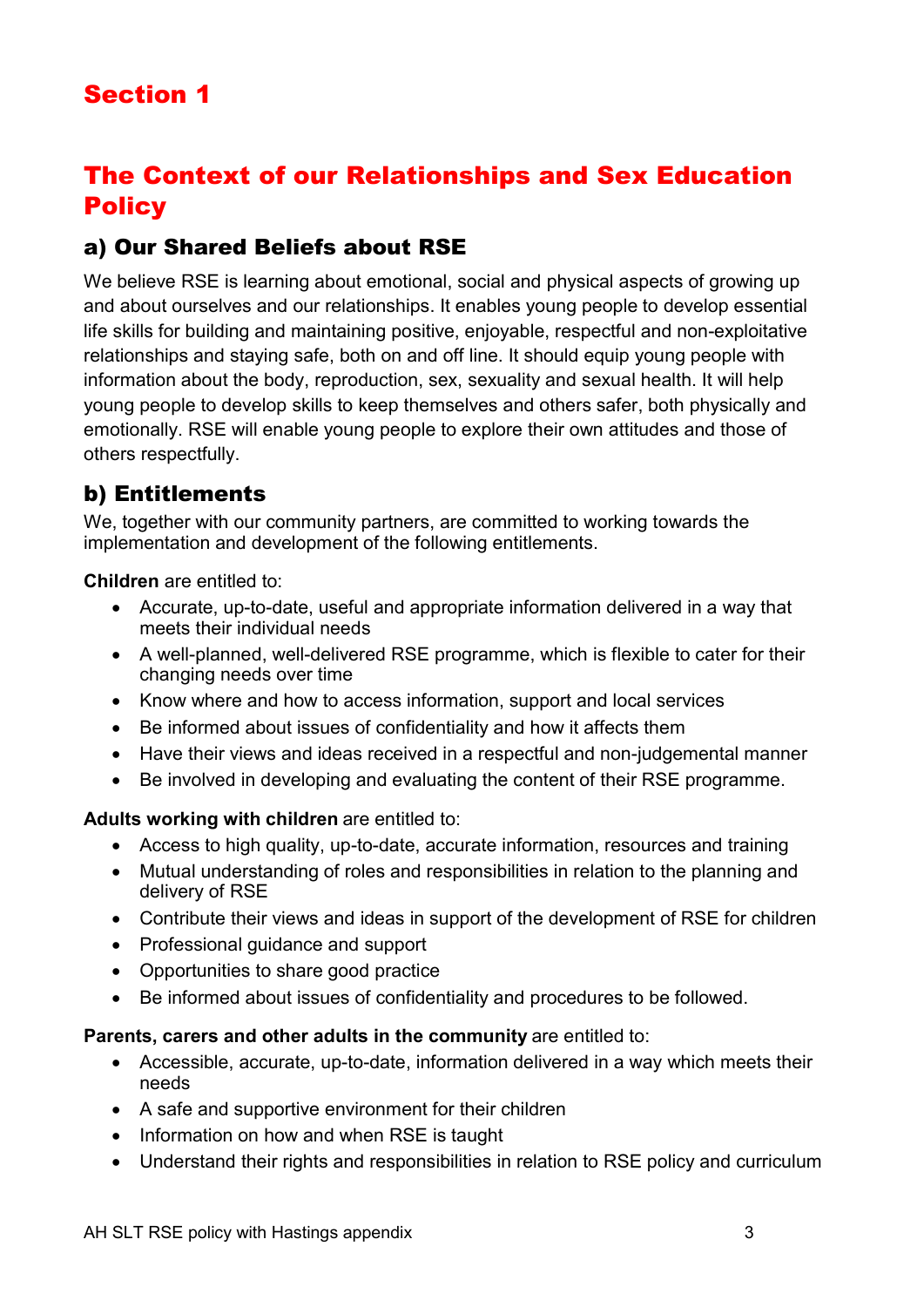- Be informed about issues of confidentiality and how it affects them and their children
- Have their views and ideas received in a respectful, non-judgemental manner.

## c) The Wider Agenda

RSE is part of the wider agenda of promoting positive relationships and sexual health for young people to which many individuals and organisations in our community contribute. Our RSE Policy contributes to meeting local and national priorities as described in strategies such as:

Forthcoming statutory status of RSE and Health Education Autumn 2020

Sexual Health Enquiry – Health and Social Care Committee Oct 2018

Sexual Health Improvement Framework 2013

Transforming Children and young people's Mental Health Provision July 2018

Keeping Children Safe in Education 2018 including duties to prevent female genital mutilation (FGM), child sexual exploitation (CSE) and peer on peer abuse.

The link between pupil health and wellbeing and attainment 2014 Public Health England

This policy draws on and is informed by the following national and local documents:

Sex and Relationships Education for the 21st Century' (Brook, PSHE Association, Sex Education Forum)

Sex Education Forum Guidance & Resources (Sex Education Forum)

National Curriculum (DfE 2014)

Sex and Relationship Education Guidance (DfEE 2000)

Not Yet Good Enough (Ofsted 2013) (report on PSHE)

Programme of Study for PSHE Education (PSHE Association)

Young People, Relationships and Sex – The New Norms (IPPR 2014)

Health-Related Behaviour Survey 2016 SHEU

Shhh….No Talking – LGBTQ Inclusive RSE in the UK 2016

Digital Romance Report December 2017

'It's just everywhere' Sexism in Schools Report December 2017

Sexting in schools and colleges: Responding to incidents and safeguarding young people **UKCISS** 

International technical guidance on sexuality education UNESCO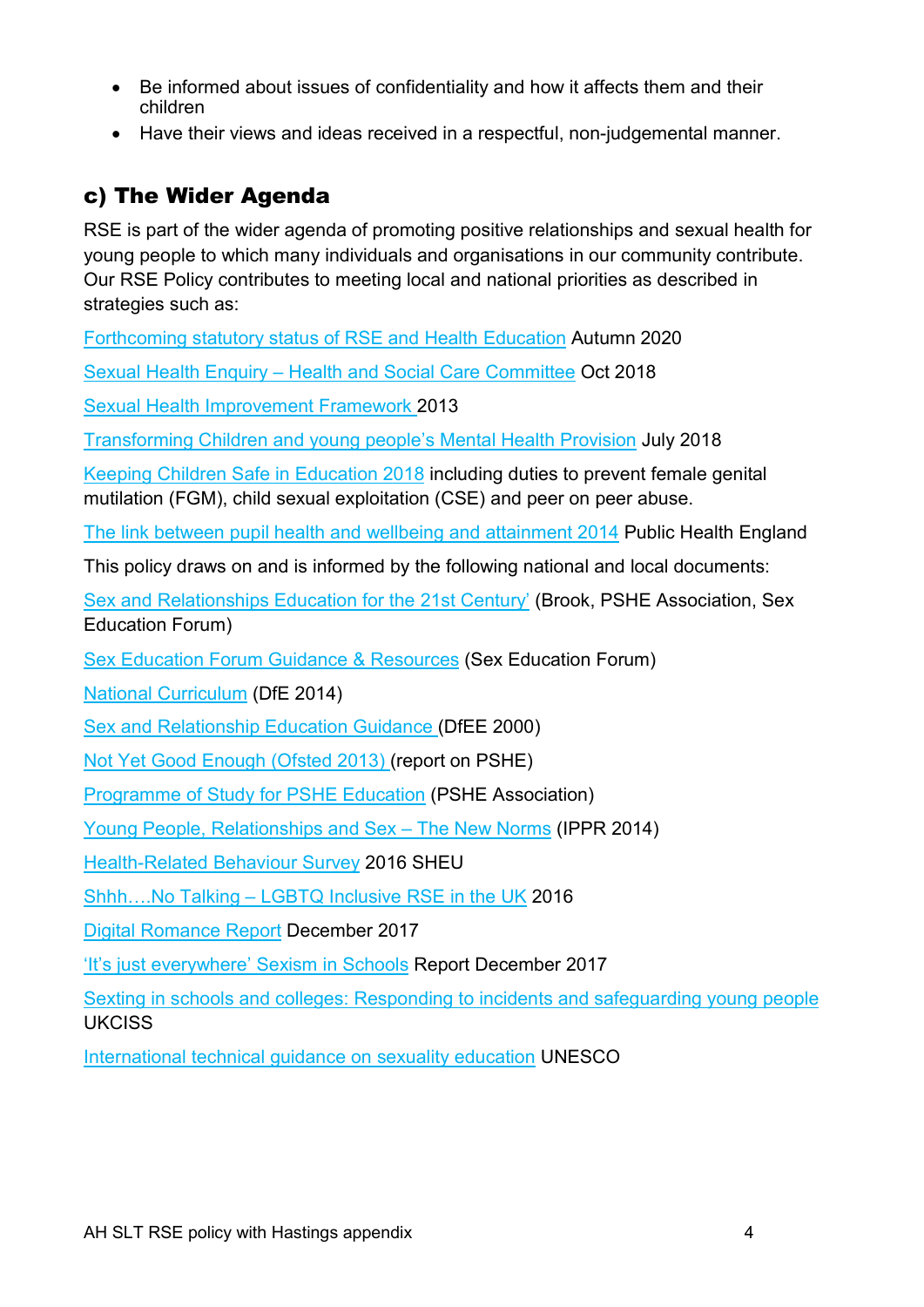## Section 2

## Our Relationships and Sex Education Policy

#### a) Introduction

Our work in RSE is set in the wider context of our school values and ethos:

- We promote a healthy, safe and caring environment for all pupils and staff.
- We provide a broad and balanced curriculum for all our pupils, which values their diverse backgrounds and needs.
- We promote pupils' self-esteem and emotional wellbeing and help them to form and maintain worthwhile and satisfying relationships, based on respect for themselves and for others, at home, at school, at work and in the community.
- We prepare our pupils to confidently engage with the challenges of adult life.
- We provide sufficient information and support to enable our pupils to make safe choices.
- Through an enriched curriculum, we provide children, with opportunities to develop the necessary skills to manage their lives effectively.
- We help our children to learn to respect themselves and others and move safely from childhood, through adolescence, into adulthood.
- We create a wider awareness of religious and moral values within a framework that includes societal and British values and respect for other races, religions and ways of life.

Other school policies are relevant to our provision of RSE: PSHE and Citizenship, Safeguarding and Child Protection, Science, Confidentiality, Behaviour, Anti-Bullying, Inclusion, Equality, Staff Health and Wellbeing, Healthy Schools.

This RSE Policy will be made available to staff in the Symphony Learning Trust in their policy folders/ on the school network/ on the School's website.

This policy is consistent with current national legislation (Education Act 2002, Academies Act 2010, Equalities Act). It takes account of the proposed changes to RSE and Health Education which will become statutory in Sept 2020 as described in the Children and Social Work Bill 2017. It is also consistent with current national guidance 'Sex and Relationship Education Guidance' (DfEE 2000) and 'Sex and Relationships Education for the 21st Century'.

We are engaged in the following areas of work, which support this policy and the delivery of effective RSE: Social and Emotional Aspects of Learning (SEAL) Programme, continuing work within the Primary Personal Development Programme, developing as a health promoting school, Route 2 Resilience and/or P4C and/or Protective Behaviours.

Our RSE policy is the responsibility of the governing body for each trust school and has been developed through discussion with staff/ by a working party representing staff within the trust, parents and governors/ by the PSHE/RSE Co-ordinator with the support of the PSHE governor/ Executive Head/ Head Teacher/Head of School and reviewed by staff. It was discussed and ratified by the school governors on 05/02/2020

Our Policy also reflects recommendations from OfSTED and the Sex Education Forum.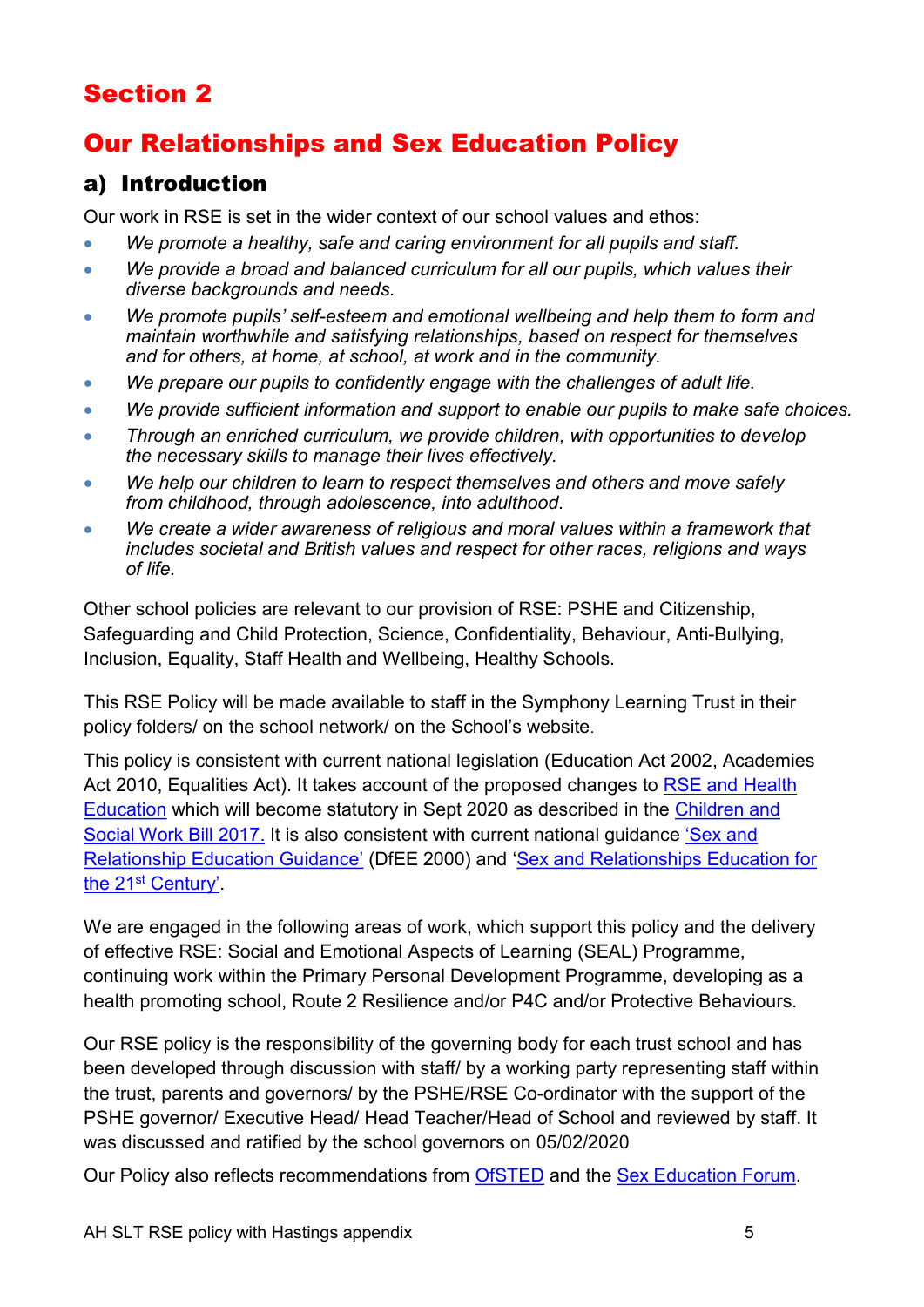We believe that provision of high quality RSE supports us in fulfilling other statutory duties:

- Education and Inspection Act 2006 describes our duty to promote pupil wellbeing
- Keeping Children Safe in Education sets out our responsibilities for safeguarding and the requirement to be alert to signs of female genital mutilation (FGM), child sexual exploitation (CSE) and peer on peer abuse, including sexual abuse and sexual harassment.
- The Equality Act 2010 describes our duty to ensure that teaching is inclusive for all students.

## b) Our Aims for RSE

All adults will work towards achieving these aims for RSE in our school. We seek to enable our children to:

- develop interpersonal and communication skills
- develop positive values and a moral framework that will guide their decisions and behaviour
- develop understanding of the value of marriage, stable relationships and family life as a positive environment for bringing up children
- respect themselves and others, their views, backgrounds, cultures and experiences
- develop loving, caring relationships based on mutual respect
- name the parts of the body confidently and communicate with trusted adults to keep themselves safe
- **•** understand the process of human reproduction
- encourage, recognise and understand the reasons for and benefits of healthy and respectful relationships
- be prepared for puberty and the emotional and physical effects of body changes
- understand the attitudes and skills needed to maintain their physical and mental health
- **•** recognise and avoid exploitative relationships
- have opportunities throughout their schooling to address RSE in an age-appropriate way
- value, care for and respect their bodies
- **access additional advice and support.**

#### c) Delivering our RSE curriculum

Our RSE Curriculum (see appendix A) is wholly consistent with the National Curriculum (2014), DfE and OfSTED guidance. It also reflects best practice described by the Sex Education Forum and PSHE Association. Some elements of our RSE curriculum are part of the compulsory National Curriculum for Science (e.g. the biological aspects of puberty, reproduction and the spread of viruses) and some parts are based on non-statutory guidance from the PSHE Association (2013). By September 2020, we expect that our RSE programme will be covered by the new statutory status of RSE and Health Education. We will review our curriculum, as the guidance on statutory RSE is announced.

We consider RSE to be a continuous process of learning, which begins well before the children enter our school and continues into adulthood. We have planned a progressive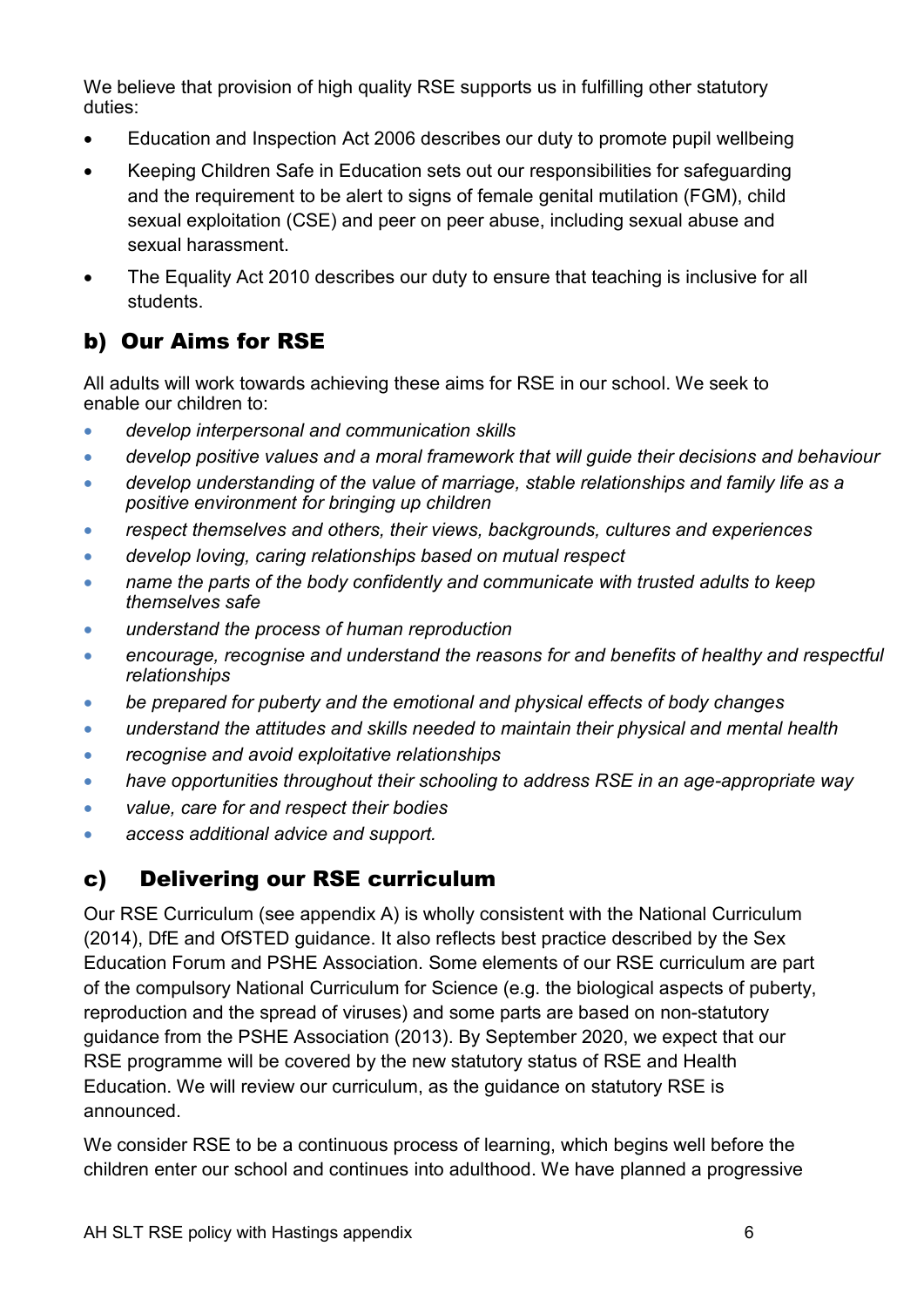curriculum appropriate to each age group. All adults working with children have a part to play in supporting the delivery of RSE.

The objectives of the RSE Curriculum will be taught in different ways:

For example -

- PSHE through designated lessons, circle time, focused events, health weeks/days
- Other Curriculum areas, especially Science, English, RE and PE
- Enrichment activities may include our assembly programme, SEAL programme, visits from the Life Education Centre, social skills groups, involvement in school trips and adventurous activities, activities carried out as part of our development as a health promoting school, through Route 2 Resilience work and via the School Council.

We will ensure there are positive educational reasons for each method of delivery.

## d) Responsibilities for Curriculum Delivery and Policy Implementation

- We regard it as the shared responsibility of all adults working in the school to respond appropriately to a child's request for information and advice. All staff are encouraged to access support from colleagues where necessary.
- The RSE curriculum will primarily be delivered by class teachers.
- Those delivering RSE will have responsibility for assessing children's needs and selecting appropriate activities and methodologies to meet these needs, supported by the PSHE/RSE Co-ordinator.
- The PSHE/RSE Co-ordinator is responsible for reviewing and evaluating RSE at our school. The PSHE/RSE Co-ordinator will report to the Head Teacher in this task.
- Staff will be assisted in their planning and delivery of the 'Curriculum for RSE' by the PSHE/RSE Co-ordinator who will, with support, provide lesson plans and activities for colleagues, collate assessments, liaise with PSHE/RSE advisors, plan INSET to meet staff needs and liaise with visitors who support the RSE curriculum.
- Governors hold responsibility for the RSE Policy and will be assisted in monitoring its implementation by the PSHE/RSE Co-ordinator/ Head of School/ Staff.

## e) Teaching Methodologies

Ground Rules: RSE is taught in a safe, non-judgemental environment where adults and children are confident that they will be respected. Specific ground rules or a Working Together Agreement will be established at the beginning of any RSE work, in addition to those already used in the classroom. They will cover the following areas:

- Appropriate use of language
- The asking and answering of personal questions
- Strategies for checking or accessing information.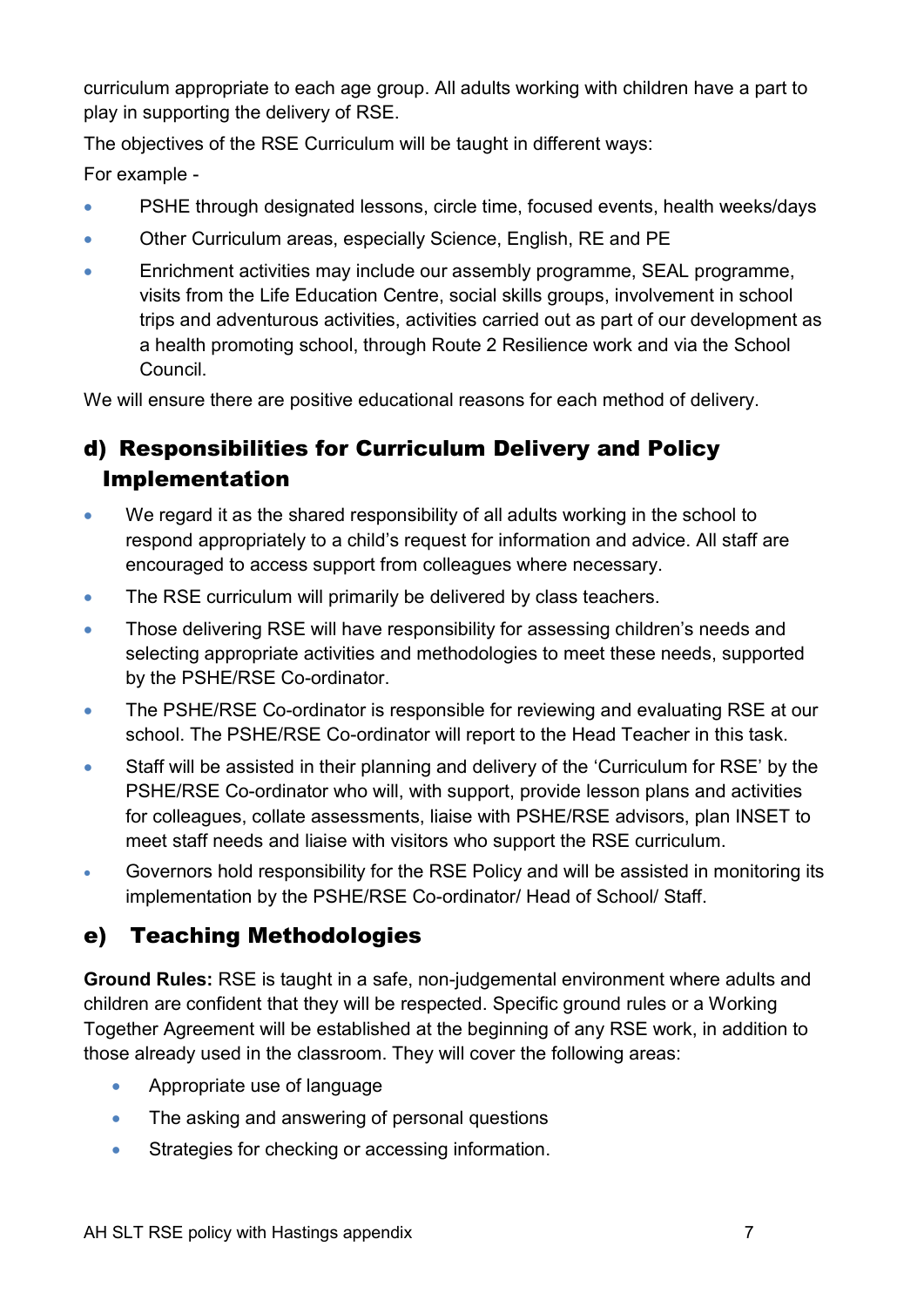Example of a Working Together Agreement:

- To be kind to each other;
- To listen to each other:
- To respect our rights to share different views;
- To take care with information we share about ourselves;
- To remember that we can always ask about things in private with an adult in school, but the adult may have to share information if they are worried about our safety;
- Not to ask personal questions.

Answering Questions: We acknowledge that sensitive and complex issues will arise in RSE, as students will naturally ask questions. When spontaneous discussion arises, it will be guided in a way which reflects the stated school aims and curriculum content for RSE. As a first principle, we will answer questions relating to the planned curriculum for that age group or below to the whole class. We will encourage any questions beyond the planned curriculum, to be discussed with an adult at home. Question Boxes may be used to allow children to ask questions anonymously if preferred.

When answering questions, we shall ensure that sharing personal information by adults, students or their families is discouraged. Where the question indicates the need for pastoral support, the conversation will be deferred to a time outside the teaching session and other colleagues may be involved. Where a question or comment from a pupil in the classroom indicates the possibility of abuse, coercion or sexual exploitation, teachers will pass this information to the designated person for child protection in line with the school Safeguarding and Child Protection policy.

Distancing Techniques: In order to protect children's privacy, we will employ teaching and learning strategies which enable them to discuss issues without disclosing personal experience. For example, we may use fiction, puppets, case studies, role-play, videos, theatre in education to enable children to share ideas and opinions and to practise their decision-making skills in a safe learning environment.

## f) Inclusion

We understand the importance of ensuring that all children in our school receive their entitlement to RSE. We will carefully consider special educational needs or disability, gender, sexual orientation and age, nationality, vulnerability, religion, cultural and linguistic background when planning and delivering RSE.

In relation to nationality, sexual orientation, religion and cultural diversity, we value the different backgrounds of our pupils and, in addressing different views and beliefs, seek to promote tolerance and understanding.

In order to ensure the RSE Curriculum meets the needs of all:

- We will not promote one particular lifestyle over another.
- We will not seek to gain consensus, but will accept and celebrate difference.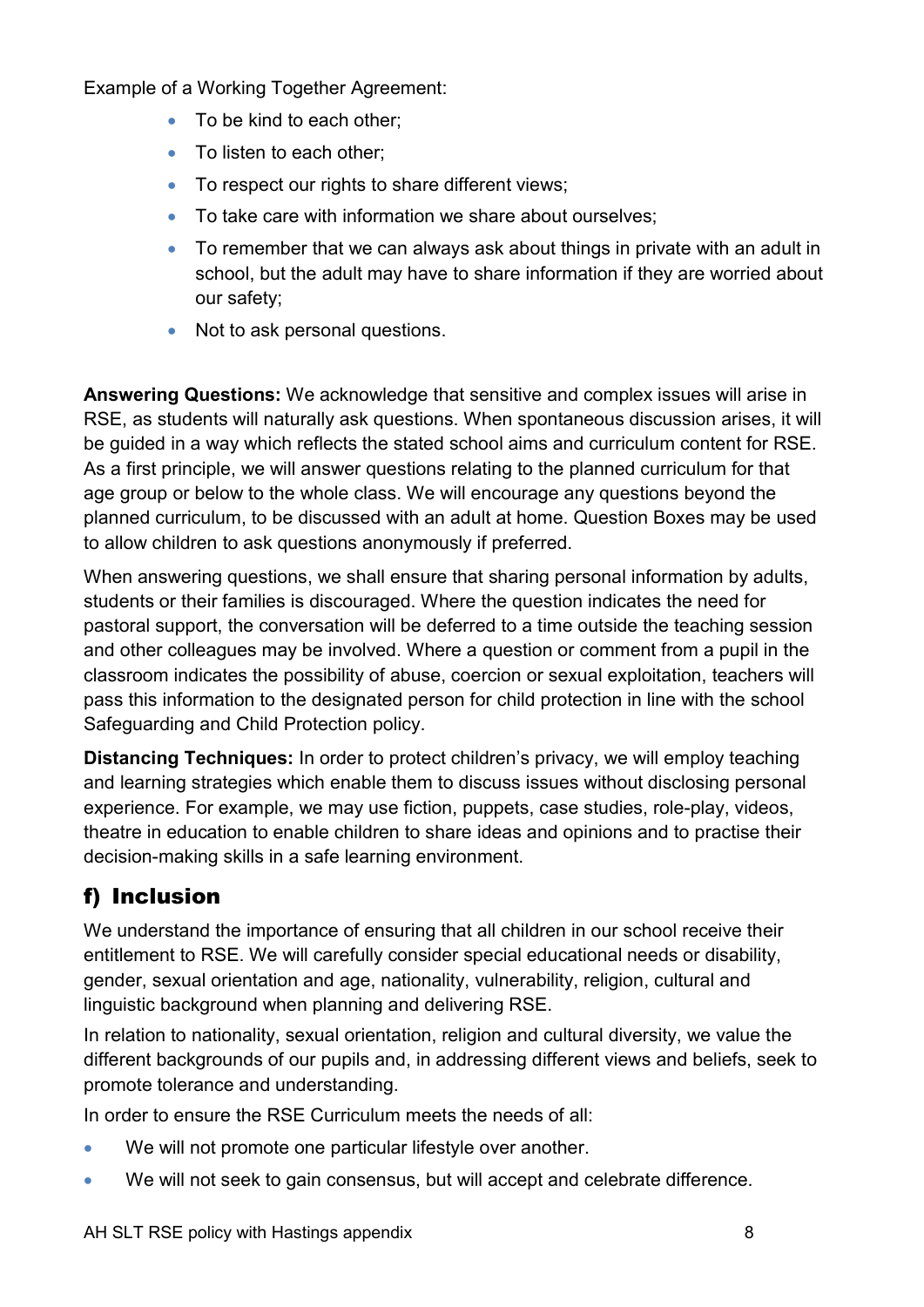- We will encourage respect and discourage abuse and exploitation.
- We will not ask children to represent the views of a particular religious or cultural group to their peers, unless they choose to do so.

In relation to those with special educational needs or disability, we will review our RSE programme to ensure that provision is made for those with additional needs. We will consider:

- their level of vulnerability (including safeguarding)
- **their need to learn and demonstrate appropriate behaviour**
- their need to develop self-esteem and positive body image
- the need to involve all staff, including ancillary staff and carers, in policy development, planning and training
- the management of personal care
- **•** clarity about sources of support for pupils.

#### g) Resources

We will use appropriate schemes for each Symphony Learning Trust school and the resources recommended within it when planning and delivering the RSE Curriculum. We will avoid a 'resource-led' approach to delivering RSE, instead focusing on the needs of the children and our planned learning objectives. We will carefully select resources which meet these objectives. We will carefully evaluate teacher resources, leaflets and videos, before using them. We will select resources which:

- are consistent with our Curriculum for RSE
- relate to the aims and objectives of this Policy
- are suitable to the age, maturity, needs, linguistic proficiency and ability of the children
- appeal to adults and children
- are up-to-date in factual content
- are produced by a reputable organisation
- avoid racial, gender and sexual stereotyping
- **•** encourage active and participative learning
- **•** conform to the legal requirements for RSE.

#### h) Use of visitors to support RSE

We believe that RSE is most effectively taught by those who know our pupils well and are aware of their needs. We encourage visitors to our school who may enhance, but never replace, our planned provision. We will work closely with visitors to ensure that the needs of our pupils are met.

We will follow this Code of Practice when working with visitors:

The care and management of pupils is the responsibility of the school at all times.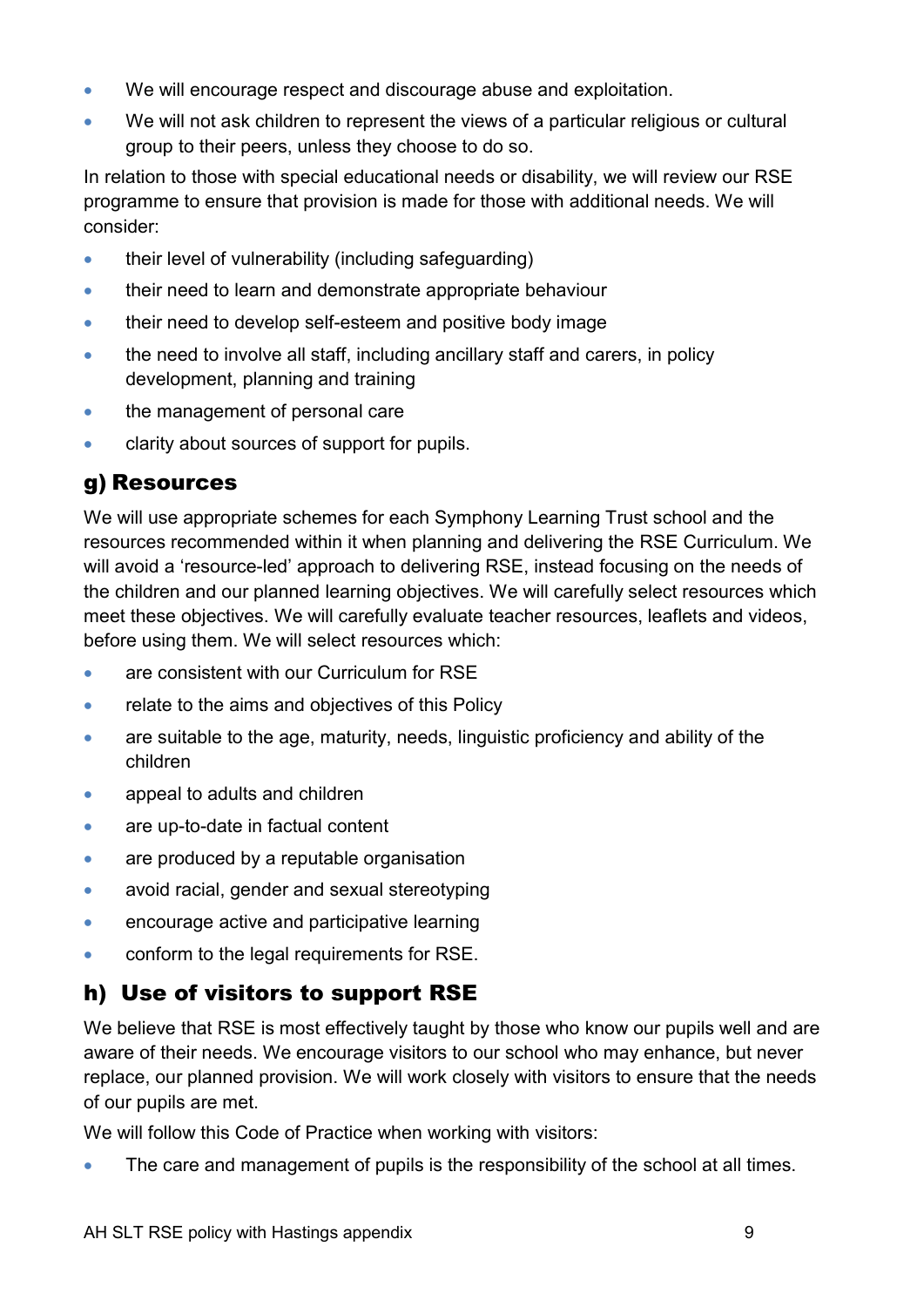- In class teaching situations, visitors will not be asked to work alone with pupils, but will be supported by a member of staff.
- The school will know whether visitors are DBS checked and arrangements will be made to accompany them as appropriate.
- All visitors will be made aware of the content and principles of this Policy, prior to their visit.
- All lessons will be planned in liaison with the PSHE/RSE Co-ordinator/Class teacher, taking account of the age and needs of the group and the context of the work within the RSE programme.
- Visitors will be reminded that, whilst contributing to RSE in a classroom setting, they must adhere to the same confidentiality code as staff members.
- Any resources which a visitor wishes to use or distribute will be discussed and agreed with the PSHE/RSE Co-ordinator/Class Teacher beforehand.
- The contributions of visitors will be regularly monitored and evaluated.

## i) Confidentiality

In our school we have a clear and explicit Confidentiality Policy, which is shared with staff, pupils and parents/carers. This Policy is communicated to parents/carers on the Symphony Learning Trust website. The policy states that:

- Staff are unable to offer absolute confidentiality.
- We will reassure children that staff will act in their best interests and that this may involve sharing information if the child is at risk of harm.
- Children will be told if information is to be shared (unless the child is very young or has significant special needs) and will be offered appropriate support.

Professionals, such as school nurses and youth workers, are bound by their professional codes of conduct when offering advice and guidance to individual pupils. This often involves offering a greater level of confidentiality to children than school staff are able to give. However, in a classroom and other teaching situations when they are contributing to our planned RSE programme, they will follow the school's Confidentiality Policy. Health professionals will ensure that children are aware of the boundaries of confidentiality when beginning work with them.

#### 1) Safeguarding and Child Protection

We recognise that because effective RSE may alert children to what is appropriate and inappropriate sexual behaviour, there is an increased possibility that a disclosure relating to abuse may be made. All staff are aware of the Safeguarding and Child Protection procedures and will report the disclosure to the designated person for child protection immediately.

#### 2) Sexually Active Pupils

There are extremely rare occasions when a primary-aged child, who is sexually active or contemplating sexual activity, approaches an adult. If this occurs in our school, it will be viewed as a child protection issue. The designated member of staff will follow Safeguarding and Child Protection Procedures and seek advice from the relevant agency.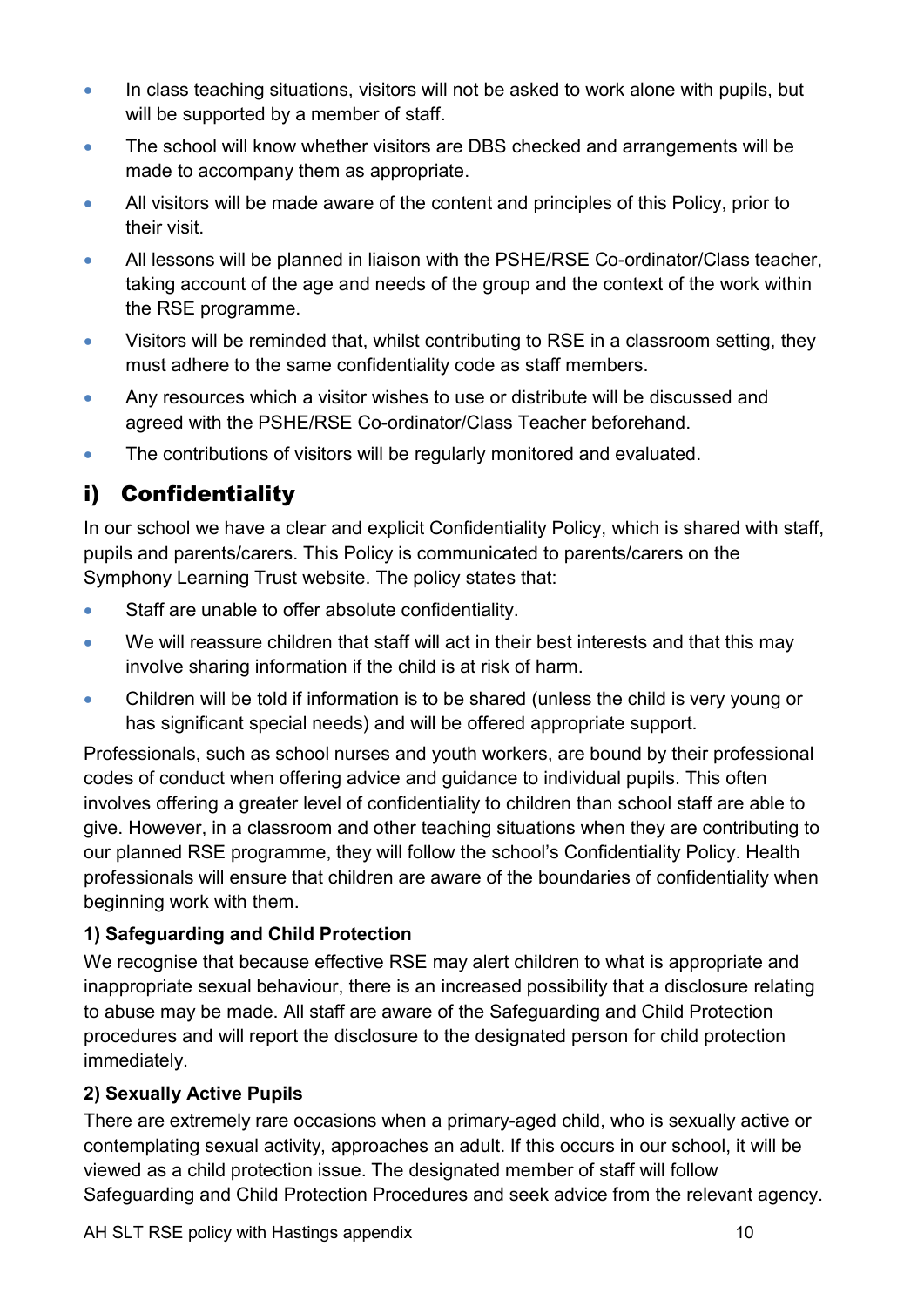## j) Staff Training

Teaching RSE can be very rewarding, but we understand that, in order to feel confident, staff need opportunities to develop the knowledge, skills and attitudes. We recognise that all adults have different personal beliefs and attitudes about RSE. We will discuss relevant issues and, where appropriate, arrange training to enable staff members to feel confident in delivering the Curriculum for RSE. We will also encourage the sharing of good practice.

#### k) Role of Governors

This Policy describes the governors' views on how RSE will be delivered in addition to requirements of the National Curriculum.

It is the responsibility of the governors to ensure, through consultation, that the RSE Policy considers the views of the parents and the community. It is the responsibility of governors to ensure that the Policy is made available to parents.

In order to facilitate this process, the RSE Policy will be reviewed as required on the agenda of a governors' meeting.

## l) Pupil Participation

We will involve children in the evaluation and development of their RSE in ways appropriate to their age.

- a. We will engage the children in assessment activities to establish their development needs, for example 'Draw and Write' activities
- b. We will encourage children to ask questions as they arise by providing anonymous question boxes.
- c. We will ask children to reflect on their learning and set goals for future learning.
- d. We will consult children (e.g. through School Council) about their perception of the strengths of our RSE programme and the areas to be further developed.

#### m) Working with Parents/Carers and our School Community

Parents and carers are the key figures in supporting their children through the emotional and physical aspects of growing up and relationships education. We recognise that many children would prefer to receive information about RSE from their parents and carers. Therefore we seek to work in partnership with parents and carers when planning and delivering RSE. We will encourage this partnership by:

- a. Informing parents and carers about the RSE programme within each Symphony Learning Trust school
- b. Gathering parents' views on the RSE Policy and taking these into account when it is being reviewed if appropriate
- c. Encouraging parents to discuss their views and concerns about RSE on an informal basis.

Parents and carers will be given access to this Policy on request. It will be available on the school and Trust website and in the school Office.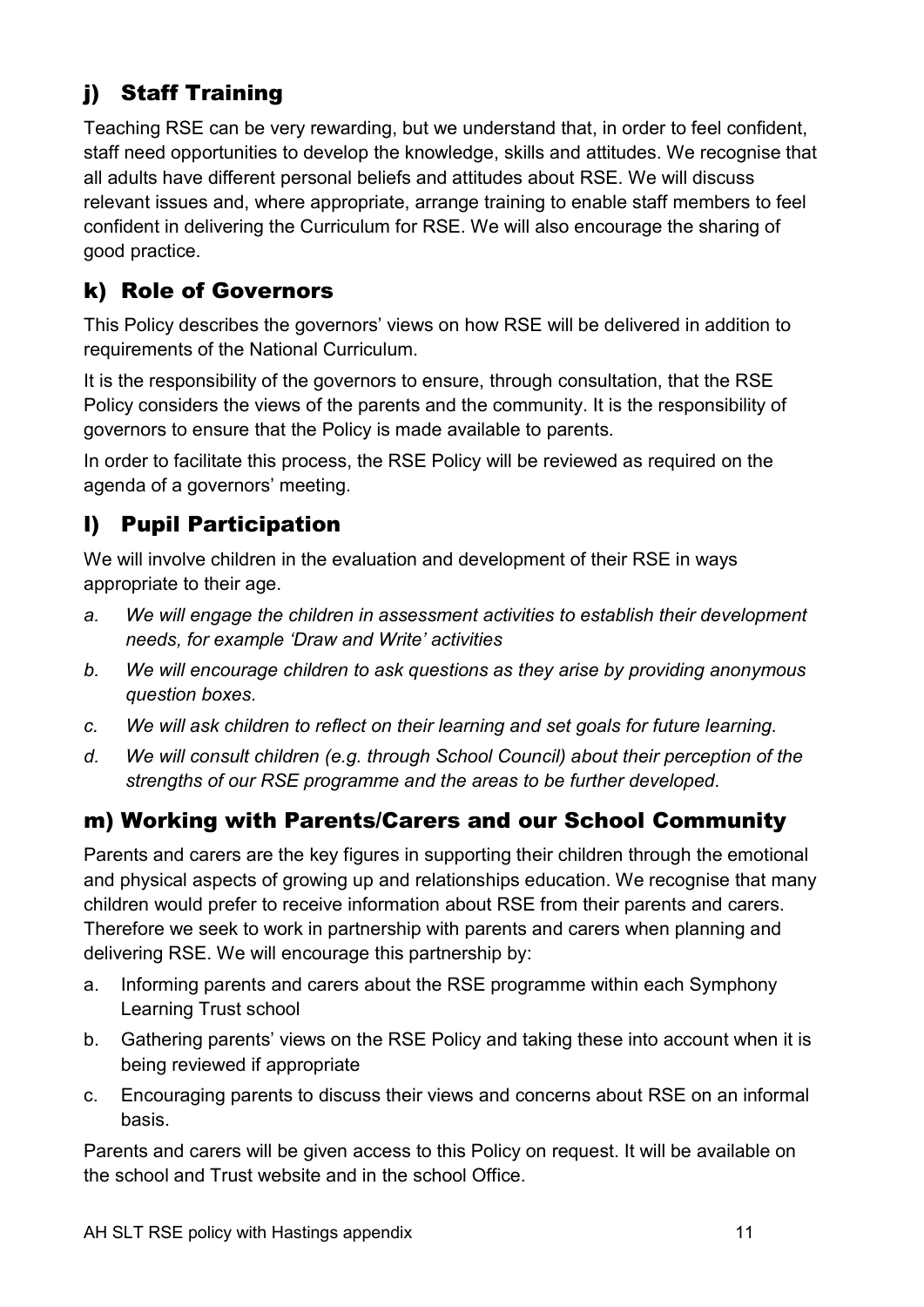Parents and carers currently have the right to withdraw their children only from all or part of those elements of RSE which are not included in the statutory national curriculum Programmes of Study for Science (see Appendix A). The school will make alternative arrangements for children whose parents or carers withdraw them, which will include supporting parents in finding ways to deliver the content at home.

Any parent or carer who wishes to withdraw their child from non-statutory elements of RSE should, in the first instance, contact the Head of School to discuss this further. Appendix B will be used to guide the discussion to explain clearly which areas of RSE are currently statutory and which are non-statutory. We will enable parents wishing to withdraw their children from the non-statutory elements of RSE to develop their understanding the learning objectives and approaches taken. Parents or carers will be asked to reconfirm their decision in writing to withdraw as appropriate and a record of any child's withdrawal will be kept.

### n) Monitoring, Evaluating and Reviewing our RSE Policy

Monitoring and evaluation of the Policy is the responsibility of the governing body. Information will be gathered from the Head of School/Executive Head, appropriate coordinators and parents to inform judgements about effectiveness.

We are committed to working towards the delivery of the Entitlements (1b) and the provision of the 'Curriculum for RSE' (4a).

- We will reflect on our contribution to the provision of the Entitlements for RSE and seek to develop this.
- We will continue to work in partnership with parents/carers and members of our community to ensure the delivery of high quality RSE for our children.

The Policy will be formally reviewed every three years. The next review will take place in Sept 2023.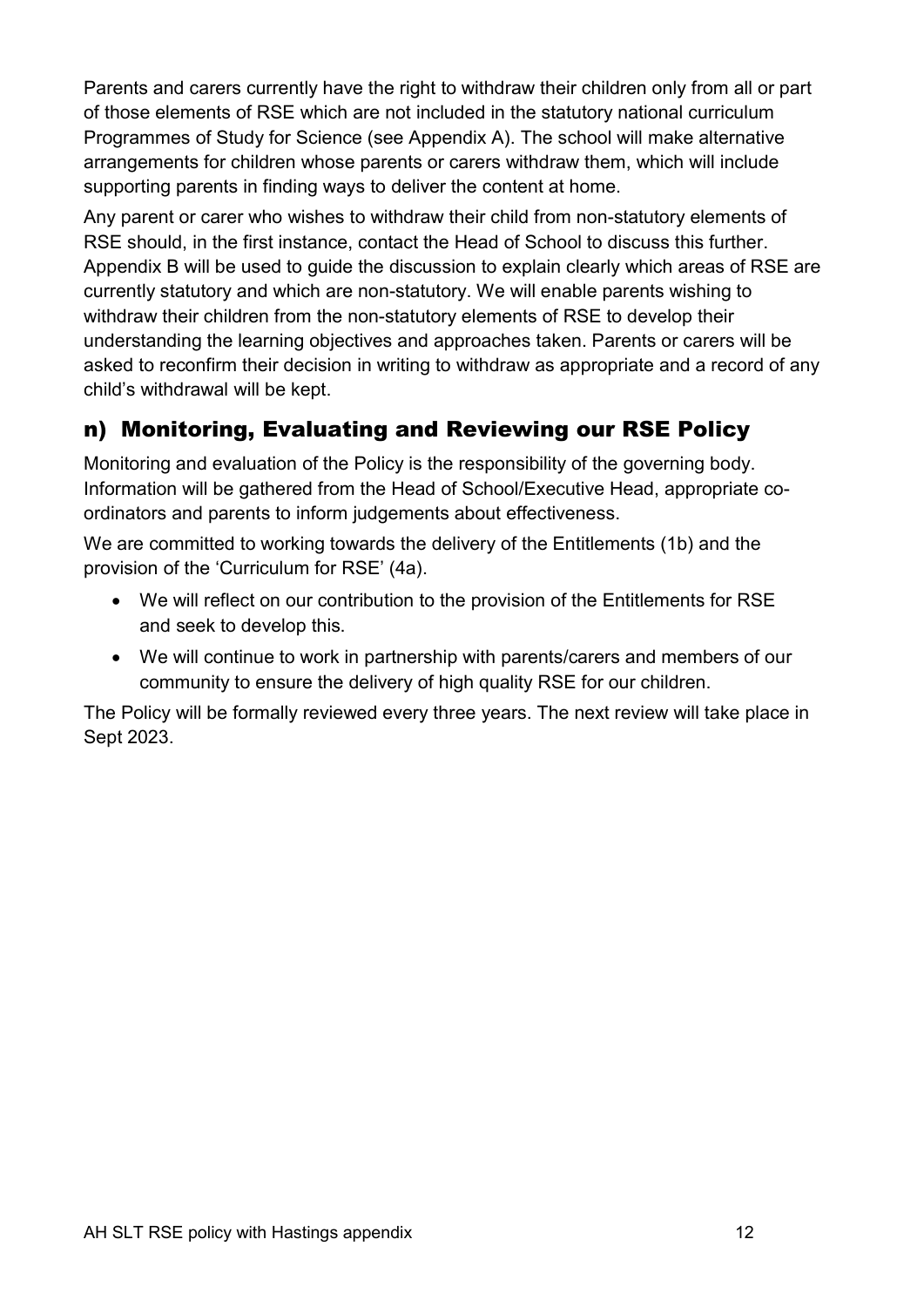#### Appendix A – Ashby Hastings Primary School

#### Relationships and Health Education Curriculum

#### Bold specifics – any writing in bold is non- statutory within the RSE curriculum.

| <b>Year Group</b> | <b>Relationships and Health</b><br><b>Specifics taught (Cambridgeshire</b><br>Scheme) | <b>Example</b><br><b>Vocabulary</b> | <b>Science Specifics taught -</b>                                                                                                                                            |
|-------------------|---------------------------------------------------------------------------------------|-------------------------------------|------------------------------------------------------------------------------------------------------------------------------------------------------------------------------|
| <b>EYFS</b>       | Family and special people (including different family units)                          | penis                               | In Understanding The World                                                                                                                                                   |
|                   | Emotions                                                                              | vagina                              | Children develop an understanding of growth, decay and                                                                                                                       |
|                   | Similarities, differences and diversity                                               | bottom                              | changes over time.                                                                                                                                                           |
|                   | Valuing the body – looking after it and keeping it clean                              | nipple                              | Children look closely at similarities, differences, patterns<br>and change.                                                                                                  |
|                   |                                                                                       |                                     | Children make observations of animals and plants, and<br>explain why some things occur and talk about changes.                                                               |
|                   |                                                                                       |                                     | In Physical Development, Health and Self-Care                                                                                                                                |
|                   |                                                                                       |                                     | Children observe the effects of activity on their bodies.                                                                                                                    |
|                   |                                                                                       |                                     | Children eat a healthy range of foodstuffs and<br>understand that good practices with regards to exercise,<br>eating, sleeping and hygiene can contribute to good<br>health. |
|                   |                                                                                       |                                     | Children know the importance for good health of physical<br>exercise, and a healthy diet and can talk about ways to<br>keep healthy and safe.                                |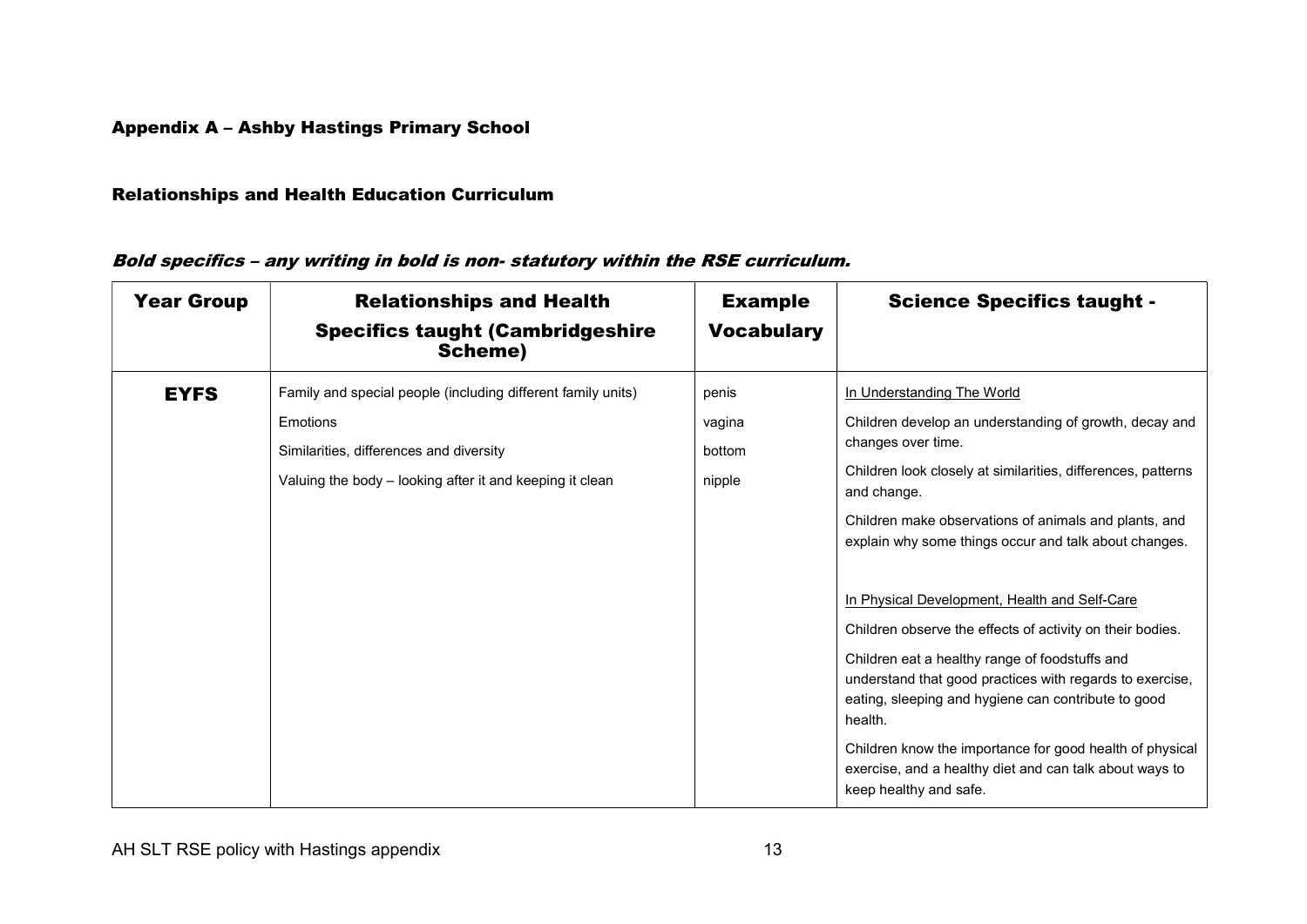| Year 1            | Beginning and belonging - home and school<br>My Emotions<br>Diversity and communities<br>What can my amazing body do?<br>How can I stay healthy?                                                                                                                                                                                                 | penis<br>vagina<br>bottom<br>nipple | In PSED - Making Relationships<br>Children can demonstrate friendly behaviour, initiate<br>conversations and forming good relationships with peers<br>and familiar adults.<br>Children can show sensitivity to others' needs and<br>feelings and form positive relationships with adults and<br>other children.<br>Children should be taught to - identify, name, draw<br>and label the basic parts of the human body and<br>say which part of the body is associated with each<br>sense.<br>Non-statutory guidance - Pupils should have plenty<br>of opportunities to learn the names of the main<br>body parts (including head, neck, arms, elbows,<br>legs, knees, face, ears, eyes, hair, mouth, teeth)<br>through games, actions, songs and rhymes. |
|-------------------|--------------------------------------------------------------------------------------------------------------------------------------------------------------------------------------------------------------------------------------------------------------------------------------------------------------------------------------------------|-------------------------------------|----------------------------------------------------------------------------------------------------------------------------------------------------------------------------------------------------------------------------------------------------------------------------------------------------------------------------------------------------------------------------------------------------------------------------------------------------------------------------------------------------------------------------------------------------------------------------------------------------------------------------------------------------------------------------------------------------------------------------------------------------------|
| Year <sub>2</sub> | Family and friends -<br>Anti-bullying<br>Drug education - learning about medicine, injections and keeping<br>safe<br>Personal safety - trust, what to do if you're worried, identifying<br>private body parts and saying NO to unwanted touch<br>How do babies grow and change - what's growing in that bump?<br>Stable and caring relationships | penis<br>vagina<br>bottom<br>nipple | Children should be taught to - notice that animals,<br>including humans, have offspring which grow into adults.<br>Pupils should also be taught to describe the importance<br>for humans of exercise, eating the right amounts of<br>different types of food, and hygiene                                                                                                                                                                                                                                                                                                                                                                                                                                                                                |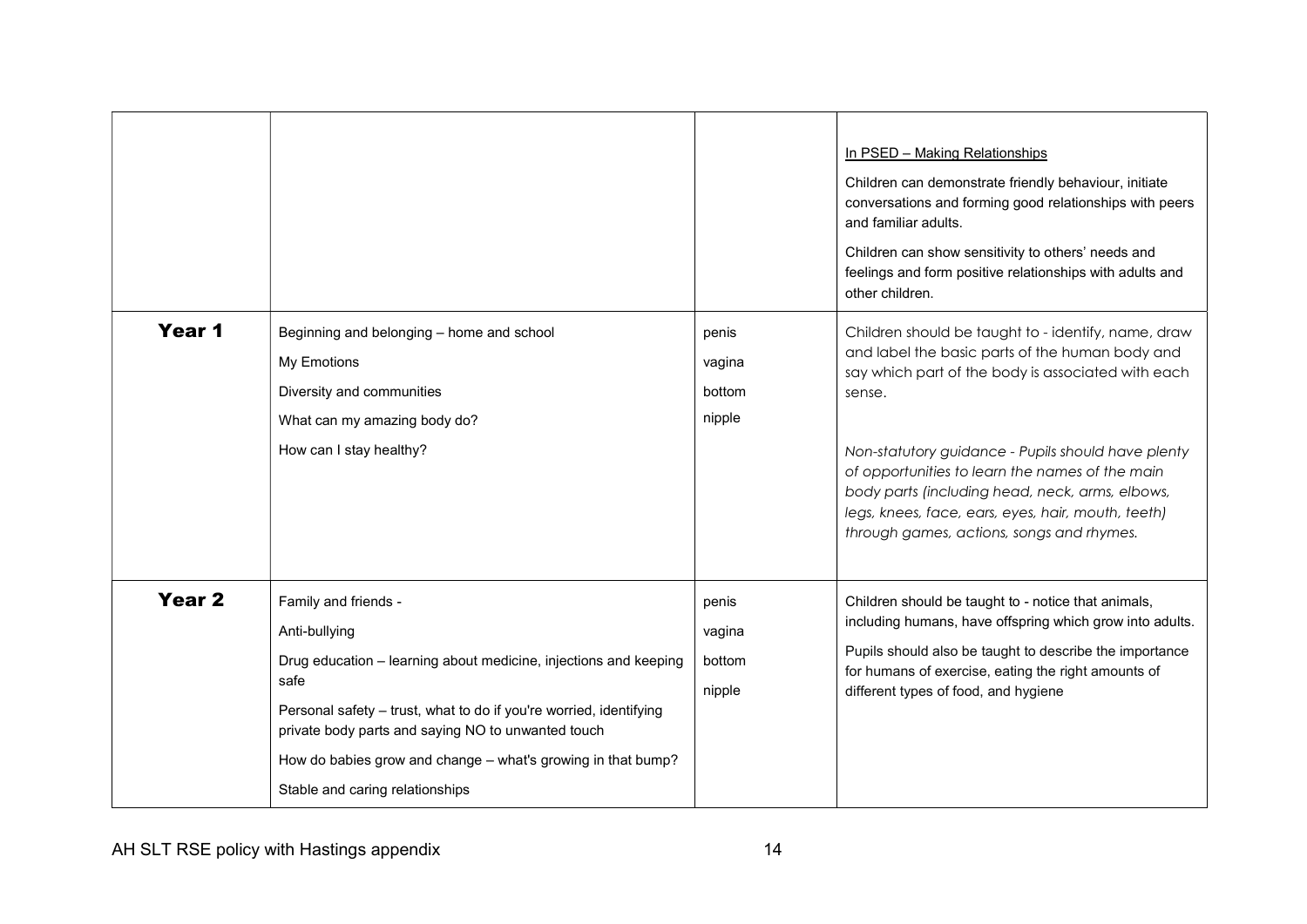|                   | Managing change                                                                                                                                                                                                                                                                                                                                                                                     |                                     | Non-statutory guidance - Pupils should be<br>introduced to the processes of reproduction and<br>growth in animals. The focus at this stage should be<br>on questions that help pupils recognise growth; they<br>should not be expected to understand how<br>reproduction occurs. The following examples might<br>be used: egg, chick, chicken; egg, caterpillar,<br>pupa, butterfly; spawn, tadpole, frog; lamb, sheep.<br>Growing into adults can include reference to baby,<br>toddler, child, teenager, adult.                                                                                                                        |
|-------------------|-----------------------------------------------------------------------------------------------------------------------------------------------------------------------------------------------------------------------------------------------------------------------------------------------------------------------------------------------------------------------------------------------------|-------------------------------------|------------------------------------------------------------------------------------------------------------------------------------------------------------------------------------------------------------------------------------------------------------------------------------------------------------------------------------------------------------------------------------------------------------------------------------------------------------------------------------------------------------------------------------------------------------------------------------------------------------------------------------------|
| Year <sub>3</sub> | Beginning and belonging - building relationships in school<br>My Emotions - valuing yourself, managing emotions and caring<br>for other people's feelings<br>Managing safety and Risk - making decisions in risky situations<br>Digital Lifestyle - making healthy and safe decisions<br>The difference between male and female bodies<br>Healthy lifestyles - diet, exercise, mental health, teeth | As previous years<br><b>breasts</b> | Pupils should be taught to identify that animals, including<br>humans, need the right types and amount of nutrition,<br>and that they cannot make their own food; they get<br>nutrition from what they eat.<br>Pupils should also be taught to identify that humans and<br>some other animals have skeletons and muscles for<br>support, protection and movement<br>Non-statutory guidance - Pupils should continue to<br>learn about the importance of nutrition and should<br>be introduced to the main body parts associated<br>with the skeleton and muscles, finding out how<br>different parts of the body have special functions. |
| Year 4            | Family and Friends - healthy relationships on and offline, trust<br>and empathy<br>Anti - Bullying<br>Medical and legal drugs                                                                                                                                                                                                                                                                       | As previous year                    | Pupils should be taught to describe the simple functions<br>of the basic parts of the digestive system in humans and<br>to identify the different types of teeth in humans and their<br>simple functions                                                                                                                                                                                                                                                                                                                                                                                                                                 |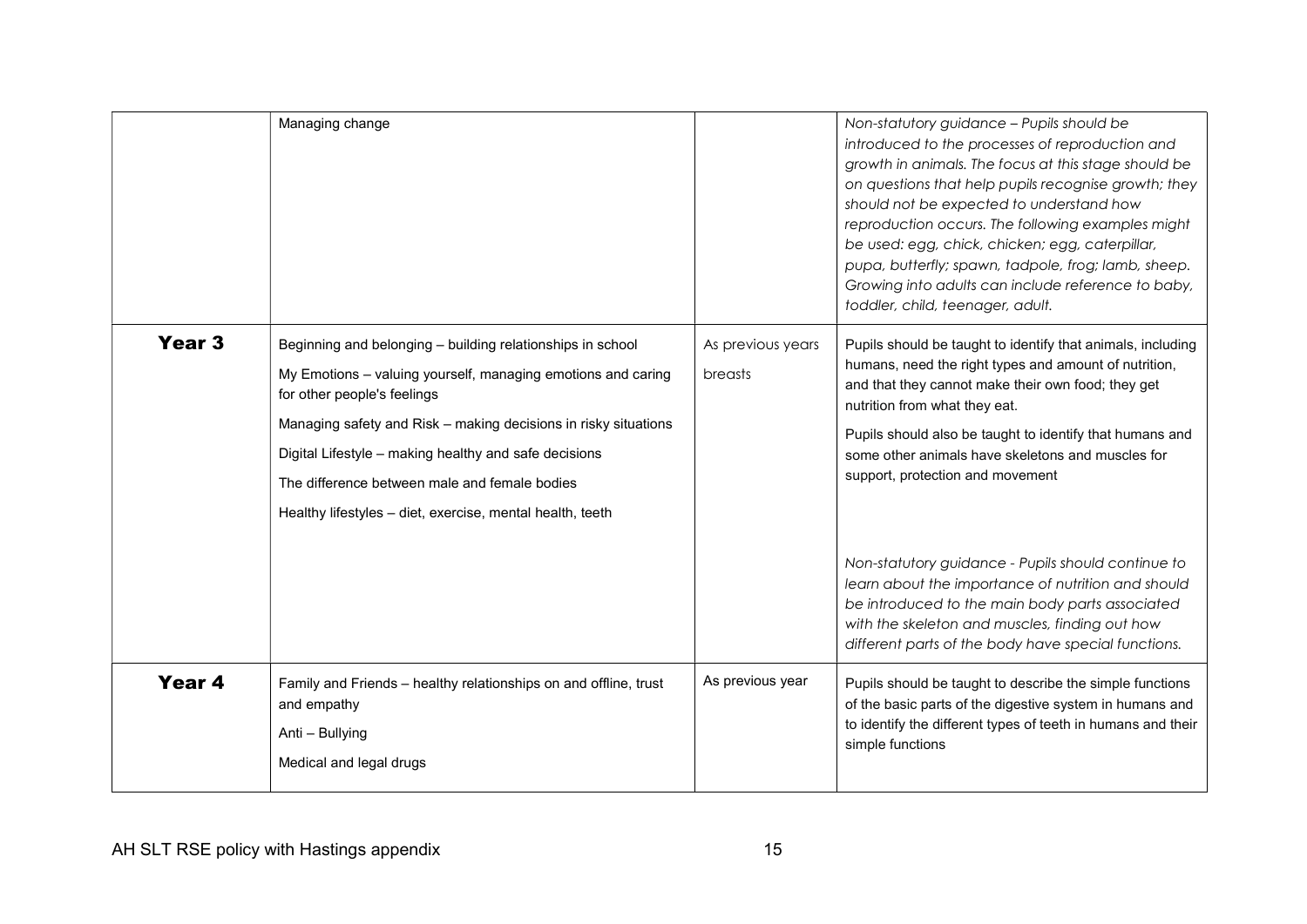|                   | Personal safety - contact, secrets, early warning signs if I don't<br>feel safe<br>Online contact and conduct<br>Responsibilities and secure relationships<br>Changes - what has happened in the past/future, loss of a pet or<br>a loved one<br>How did I begin? - lifecycle of a human, seed and egg                                                                  |                                                                                                                       | Non-statutory guidance - Pupils should be<br>introduced to the main body parts associated with<br>the digestive system eg mouth, tongue, teeth,<br>oesophagus, stomach and small intestine and<br>explore questions that help them to understand<br>their special functions                                                                                                                                                                                                                                                                                                                                                                                                                                                                                                   |
|-------------------|-------------------------------------------------------------------------------------------------------------------------------------------------------------------------------------------------------------------------------------------------------------------------------------------------------------------------------------------------------------------------|-----------------------------------------------------------------------------------------------------------------------|-------------------------------------------------------------------------------------------------------------------------------------------------------------------------------------------------------------------------------------------------------------------------------------------------------------------------------------------------------------------------------------------------------------------------------------------------------------------------------------------------------------------------------------------------------------------------------------------------------------------------------------------------------------------------------------------------------------------------------------------------------------------------------|
| Year <sub>5</sub> | Beginning and belonging - valuing and welcoming others,<br>seeking support<br>Mental wellbeing<br>Managing Safety and Risk<br>Puberty - To know and understand about the physical changes<br>that take place at puberty, why they happen and how to manage<br>them. Talk about the body confidently and appropriately, personal<br>hygiene<br><b>Healthy Lifestyles</b> | Penis<br><b>Testicles</b><br>Vagina<br>Vulva<br>Menstruation and<br>vocabulary related<br>to puberty eg pubic<br>area | Pupils should be taught to describe the differences in life<br>cycles of a mammal, an amphibian, an insect and a bird<br>and describe the life processes of reproduction in some<br>plants and animals.<br>Pupils should also be taught to describe the changes as<br>humans develop to old age.<br>Non-statutory - Pupils should find out about different<br>types of reproductions including sexual and asexual<br>reproduction in plants and sexual reproduction in<br>animals.<br>Pupils should draw a timeline to indicate stages in the<br>growth and development of humans. They should learn<br>about the changes experienced in puberty.<br>Pupils could work scientifically by researching gestation<br>periods of other animals and comparing them with<br>humans. |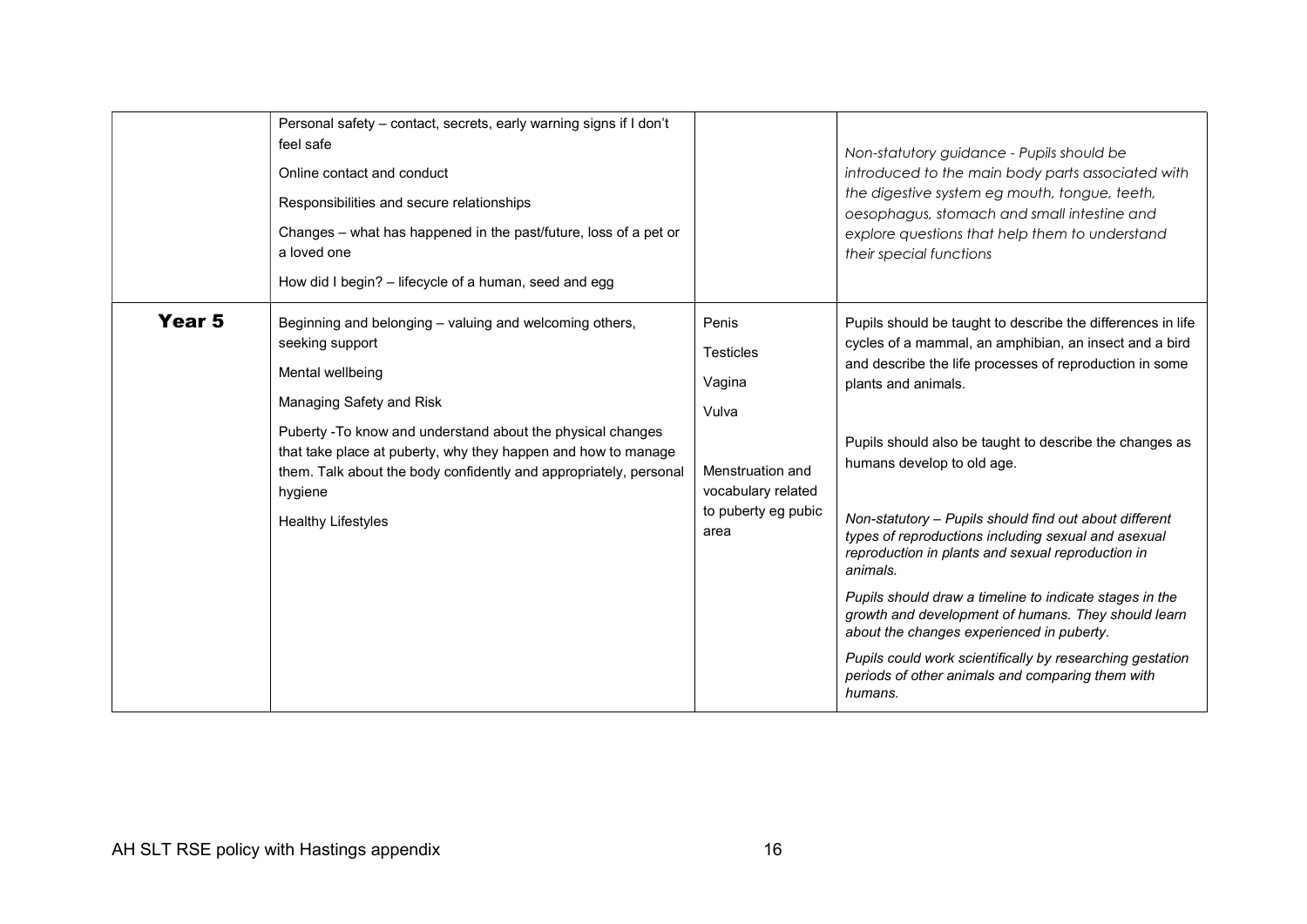#### Relationships, Sex and Health Education Curriculum

| Year<br><b>Group</b> | <b>RSE Specifics taught</b>                                                                                                                                                                                                                                                                                                                                                                | <b>Vocabulary</b>                                                                                                                                                                        | <b>Science Specifics taught</b>                                                                                                                                                                                                                                                                                                                                                                                                                                                                                                                                                                                                                                                                                                                                                                                                                                                                                                                                             |
|----------------------|--------------------------------------------------------------------------------------------------------------------------------------------------------------------------------------------------------------------------------------------------------------------------------------------------------------------------------------------------------------------------------------------|------------------------------------------------------------------------------------------------------------------------------------------------------------------------------------------|-----------------------------------------------------------------------------------------------------------------------------------------------------------------------------------------------------------------------------------------------------------------------------------------------------------------------------------------------------------------------------------------------------------------------------------------------------------------------------------------------------------------------------------------------------------------------------------------------------------------------------------------------------------------------------------------------------------------------------------------------------------------------------------------------------------------------------------------------------------------------------------------------------------------------------------------------------------------------------|
| Year <sub>6</sub>    | <b>Sexual reproduction</b><br>To know about the facts of the human lifecycle, including sexual<br>intercourse.<br>Healthy friendships and relationships on and offline<br>Anti-bullying – prejudice, technology and social media<br>Drugs - medicines, alcohol, smoking, solvents and illegal<br>drugs and why people use them<br>Appropriate and inappropriate contact / touch<br>Changes | All vocabulary<br>related to male<br>and female<br>external and<br>internal<br>reproductive<br>organs<br>Vocabulary<br>related to sexual<br>reproduction eg<br>erection.<br>ejaculation, | Pupils should be taught to identify and name the<br>main parts of the human circulatory system, and<br>describe the functions of the heart, blood vessels<br>and blood and to recognise the impact of diet,<br>exercise, drugs and lifestyle on the way their<br>bodies function.<br>Pupils should also be taught to - recognise that<br>living things produce offspring of the same kind,<br>but normally offspring vary and are not identical<br>to their parents.<br>Non-statutory guidance - Pupils should be<br>introduced to the idea that characteristics are<br>passed from parents to their offspring. Note: At<br>this stage, pupils are not expected to understand how<br>genes and chromosomes work.<br>They should also appreciate that variation in offspring<br>over time can make animals more or less able to<br>survive in particular environments and lead to<br>evolutionary change. Pupils might find out about<br>Charles Darwin's work on evolution. |